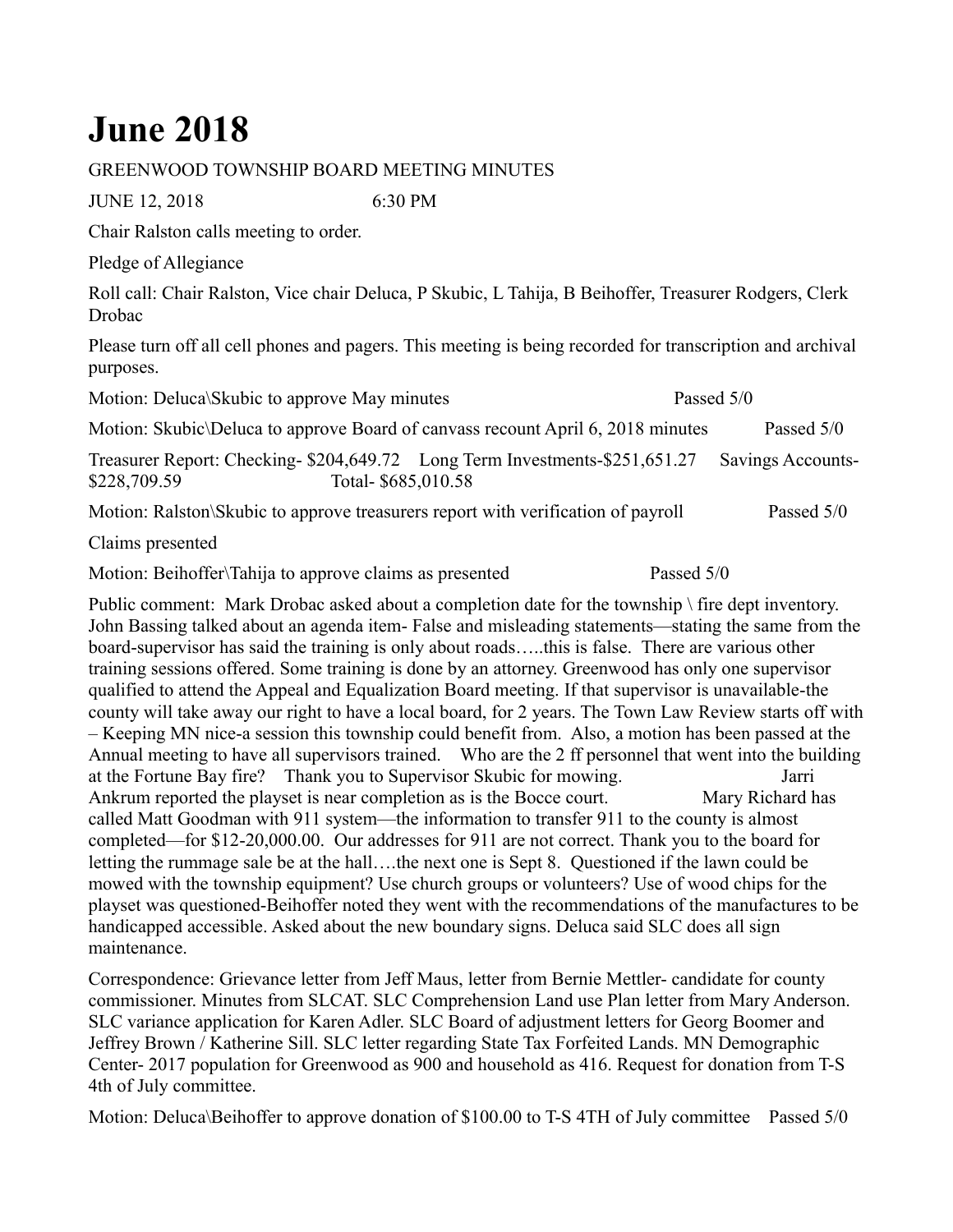## OLD BUSINESS

40th Anniversary planning—Pam Lundstrom reported-the event board is making a float to enter in the T-S parade. TSLVEB will also be having a flotilla, though at a new place. Asking the Greenwood board if the storage garage can be used to house the float until the parade.

Motion: Deluca\Beihoffer to approve use of the storage garage to house the float Passed 5/0

Lawn mowing quotes—Received 2 quotes—Paul Richards and Jack Williams Motion: Deluca\Skubic to approve Paul Richards, An Extra Set of Hands, for lawnmowing for the 2018 season Passed 4/1 Beihoffer no

SOG revision- Chief Fazio reported the Fire Dept has given approval to make changes to the SOG's. Motion: Deluca\Tahija to approve revision of SOG's Passed 5/0

Motion: Deluca\Tahija to deny VFW donation Passed 5/0

Motion: Beihoffer\Ralston to set aside the Maintenance Vendor list Passed  $5/0$ 

Jeff Maus letter- questions answered regarding May 8th meeting—Ralston said 2 seats were not confirmed, so in fairness to those not seated the meeting was set for the next week.

Jeff Maus grievance—Ralston noted the board has 45 days to respond which would be July 7, 2018. Motion: Ralston\Deluca to set up a special meeting on June 19th at 4:00 pm to address the grievance, with possibly having Attorney Mike Couri in attendance. Also, with notification to Jeff Maus. Passed 5/0

Motion: Skubic\Tahija approve the Fire department purchase Snowbulance —–(total donations \$3885.00) Passed 5/0

Bench repair—Jarri Ankrum to do research on the project

Green Again lawn service quote – not needed

Motion: Skubic\Deluca to approve Arrow Auto quote of \$3321.00 to repair Door closer at main hall door Passed 5/0

Motion: Deluca\Beihoffer to accept quote of \$2336.00 from Riechel Electric to repair emergency lights Passed 5/0

Motion: Deluca\Beihoffer to recommend only normal Fire department training \ no optional training and will be approved by the Fire Chief until a new training policy is in effect Passed 5/0

E-mails are now set-up –fire dept. should be set up soon

Motion: Deluca\Beihoffer to accept quote of \$2200.00 for culvert repair on walking trail, from United Landscape Passed 5/0

Motion: Deluca\Skubic to remove Fire signs (Smokey the Bear) with the FD help Passed 5/0

Motion: Deluca\Tahija to approve new signs at boundaries by SLC Passed 5/0

## NEW BUSINESS

False and misleading statements made during public comments should have information backed up. Comments can be challenged

Appeal and Equalization Meeting report: Deluca reported 5 in person, 6 letters. The meeting had to be